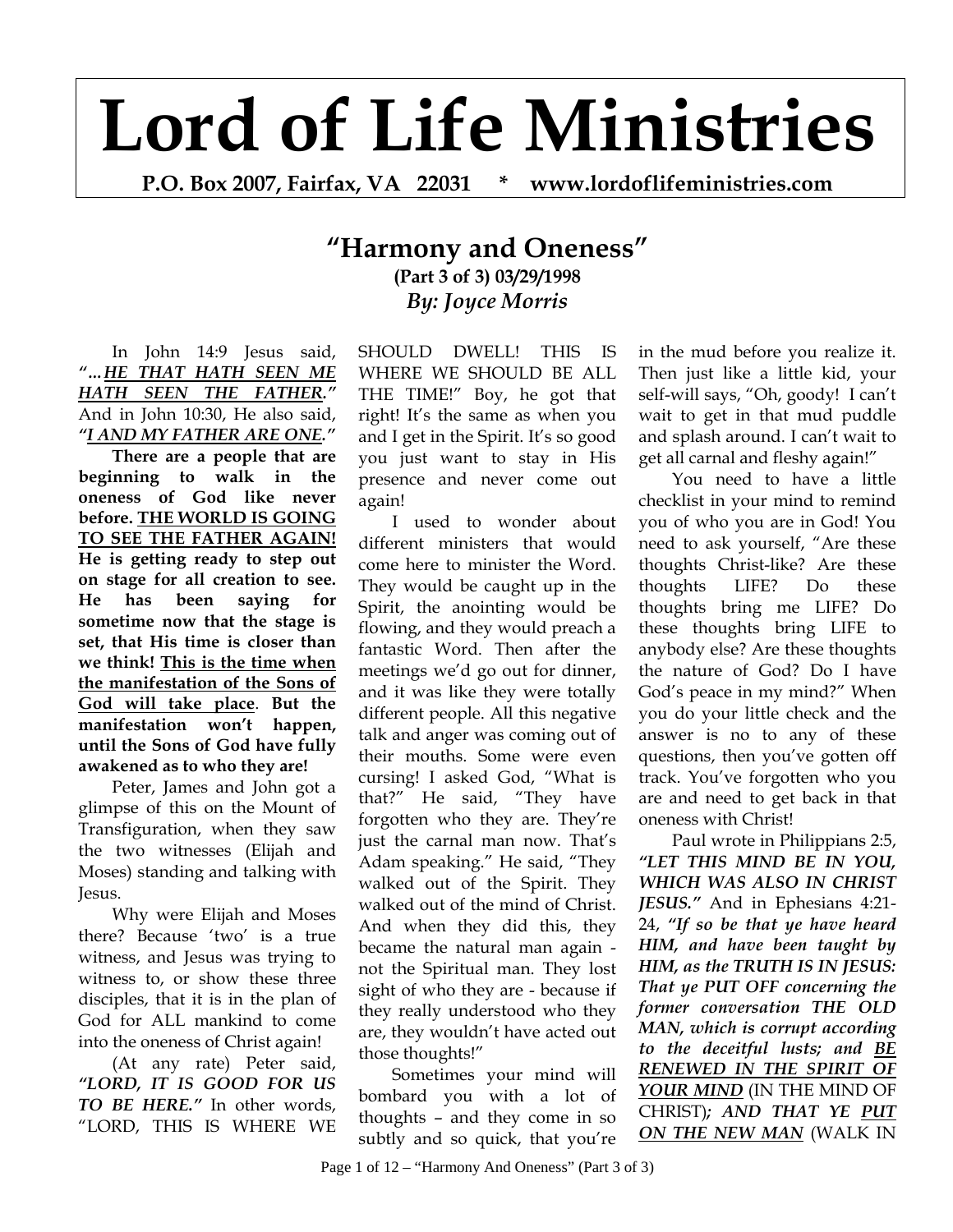THE MIND OF CHRIST)*, WHICH AFTER GOD IS CREATED IN RIGHTEOUS-NESS AND TRUE HOLINESS."* And in Colossians 3:9-10, *"…seeing that ye have put off the old man with his deeds; AND HAVE PUT ON THE NEW MAN* (THE MIND OF CHRIST) *WHICH IS RENEWED IN KNOWLEDGE AFTER THE IMAGE OF HIM THAT CREATED HIM."* And in Galatians 3:27, *"For as many of you as HAVE BEEN BAPTIZED INTO CHRIST HAVE PUT ON CHRIST."* 

In all of this, Paul is saying over and over, that we are to put off the old man (Adam) and PUT ON THE NEW MAN WHICH IS CHRIST. WE ARE TO PUT ON THE MIND OF CHRIST! 1Corinthians 2:16 says, *"…WE HAVE THE MIND OF CHRIST."* 

Sometimes we forget our little checklist and lose site of who we are. We forget who we are and go back into the self-will (which is the carnal mind). Sometimes we need to put the mind of Christ back on, because we walked out from under it and allowed things to come into our house (mind) just like termites.

Some time ago, I had a problem with termites in my natural house. But God let me know that just as He is restoring my house in the natural, He is also restoring my Spiritual house. It all goes together. He's making everything new.

God has to make everything new in your life, because He's creating **"ONE NEW MAN"**.

When Jesus went to the cross, there were two men in the earth. In 1Corinthians 15:45-50 it says, *"And so it is written, The*  *first man Adam was made a living soul; the last Adam was made a QUICKENING* (Life giving) *SPIRIT. Howbeit that was not first which is Spiritual, but that which is natural; and afterward that which is Spiritual. The first man is of the earth, earthy* (carnal, and lives according to his five senses to please self/the self-will/the flesh – is caught up in the cares of this world and the lusts/appetites of the flesh) *THE SECOND MAN IS THE LORD FROM HEAVEN* (THE CHRIST/THE SON(S) OF GOD/THE SON OF MAN – WALKS IN ONENESS WITH, AND IS HERE TO DO THE WILL OF THE FATHER)*. As is the earthy, such are they also that are earthy* (those that live in the carnal mind/self-will/death)*: and as is the heavenly, such are they also that are heavenly*  (those that walk in the mind of Christ/Spirit/Resurrection Life)*. And as we have born the image of the earthy* (the flesh man/the first man Adam)*, we shall also bear the image of the heavenly*  (THE SON OF GOD/the second Adam)*. Now this I say, brethren, that flesh and blood* (the flesh man) *cannot inherit the Kingdom of God; neither doth corruption inherit incorruption."* The first man Adam, is of the earth, earthy: and the second Adam **IS THE LORD FROM HEAVEN**!

There have been two men down through the generations, and Christ went to the cross to crucify one man. The man He went to crucify was the first man Adam. In Ephesians 2:13-16 it says, *"But now IN CHRIST JESUS ye who sometimes were far off are made nigh by the blood of Christ. For He is our peace, WHO HATH MADE BOTH ONE,* 

*AND HATH BROKEN DOWN THE MIDDLE WALL OF PARTITION BETWEEN US; HAVING ABOLISHED in His flesh THE ENMITY* (bitterness, hatred, division/separation)*, even THE LAW OF COMMANDMENTS* (the law of sin and death) *contained in the ordinances; for TO MAKE IN HIMSELF OF TWAIN ONE NEW MAN, so making peace; AND THAT HE MIGHT RECONCILE BOTH UNTO GOD IN ONE BODY BY THE CROSS, HAVING SLAIN THE ENMITY THEREBY."* Jesus crucified Adam (the flesh man/ self-will) on the cross, and broke down the middle wall of partition that had been in the mind. This middle wall of partition (the selfwill/Adam nature) is what kept you from knowing that you are a Spiritual being that came out of Christ/God.

Before coming to Christ, I know that you had heard about God, and in your head you knew that there was a God. You prayed to Him whenever you had a problem; and you may have even tried religion and gone to church every now and then, but that was about it! You never knew God for yourself. You never had a relationship and a love affair with Him. You never experienced a oneness with Him, because there was still a wall of partition between you.

Christ went to the cross and crucified that old man to make **ONE NEW MAN**. It says that He broke down that middle wall of partition **TO MAKE IN HIMSELF** of twain (out of that division in the mind) **ONE NEW MAN.** The **ONE NEW MAN** that He is creating, is that many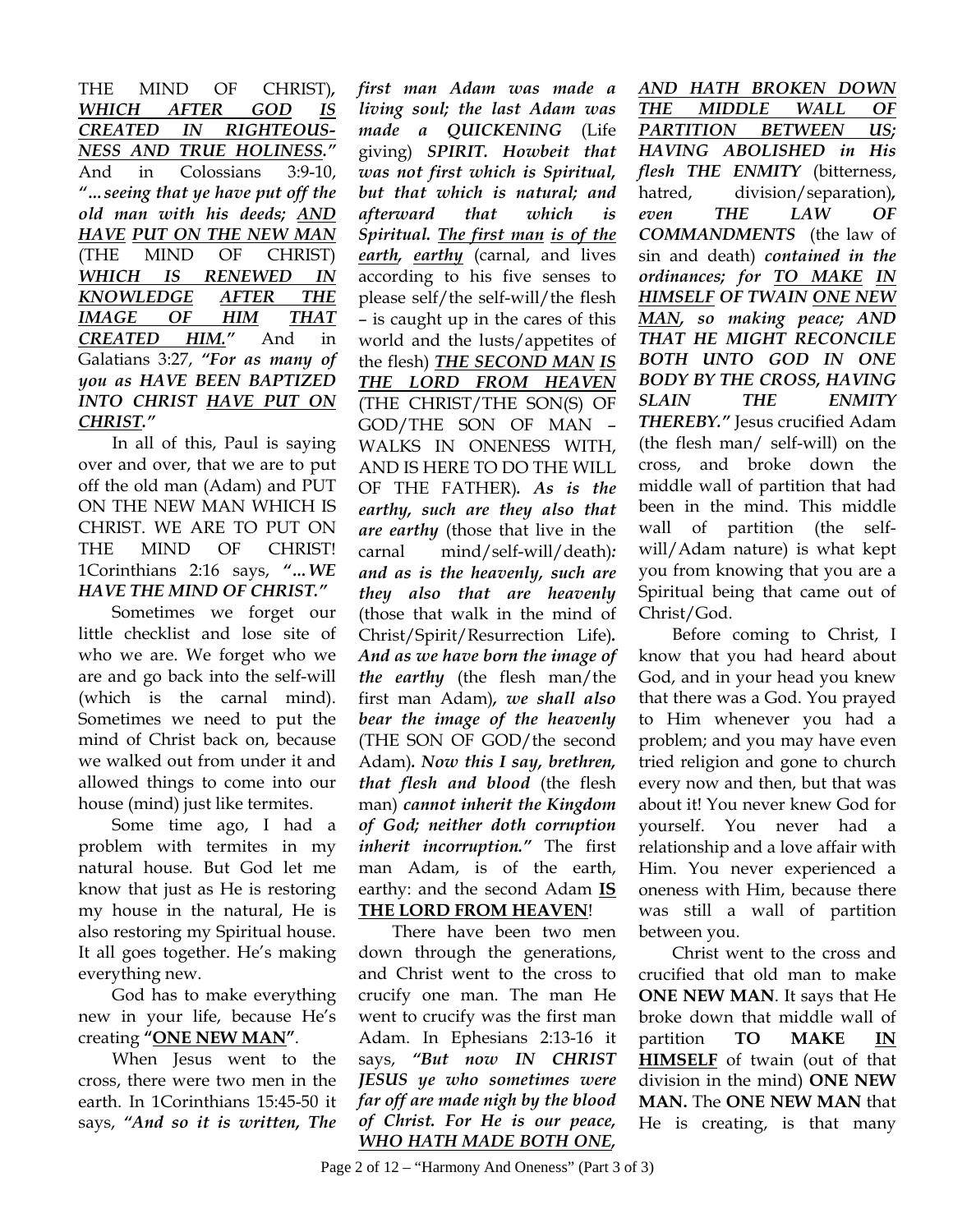membered corporate **SON OF MAN** who has learned to walk in oneness with the Father. **THEY ARE A NEW CREATURE IN CHRIST!**

In 2Corinthians 5:17 it says, *"Therefore if any man be IN CHRIST JESUS, HE IS A NEW CREATURE: old things are passed away; behold ALL THINGS ARE BECOME NEW."* You see there is that little word *"if"* which means so much here. It says, *"IF any man be IN CHRIST JESUS, he is a* **new creature." "IF"!** In other words, only when you are IN CHRIST, are you a NEW CREATURE. But sometimes you come out of Christ and go back into your selfwill/flesh. This is the reason why we need to stay in that oneness with Him, in the mind of Christ, and let those old things (thoughts and our old ways of doing things) keep passing away. Because *"IF"* we stay IN HIM, and allow the old things to keep passing away and be consumed in the fire of God, eventually there won't be anything left in us to pass away. We will come to the end of self. Our self-will will pass away and all that will be left is the mind of Christ (God)!

I want to take you now through the testings of Jesus, because after the water baptism you will definitely go into the wilderness. Jesus is the pattern, and just like Jesus, you will be driven into the wilderness to reveal the son of perdition - to expose your self-will, the pride of life, and the lust of the flesh. To expose what's still in your heart (mind).

In Jeremiah 17:9-10 it says, *"The heart is deceitful above all things, and desperately wicked:* 

*who can know it?" I the LORD search the heart, I try the reins, even to give every man according to his ways, and according to the fruit of his doings."* God knows what is still in your heart (mind), and He must bring ALL things to the surface so that He can judge (correct) those areas of your life that are not like Him. You must be tested and tried in every area of your life, and He must consume EVERYTHING that keeps us from walking in oneness with HIM!

In Matthew 4:1-3 it says, *"Then was Jesus led by the Spirit into the wilderness to be tempted* (tested) *of the devil. And when He had fasted forty days and forty nights, He was afterwards hungry. And when the tempter came to Him, the tempter said, "IF thou be the Son of God…"*. What was/is the first temptation? It's the word " $I$ F"! It causes you to question who you are in God, and " $I$ F" you entertain it (become one with that thought), it causes you to enter into doubt and unbelief in your mind. *"IF thou be the Son of God…".* 

The doubt and unbelief comes from the self-will (which is the devil). Over and over again, I've seen individuals come and sit under this Word. The Spirit bears witness to them that it is True, and they say they know God was speaking to their heart. Then three days later they might come back and say, "That's not God!" And when you talk to them it's like talking to a stranger. This really bothered me for a time, so I asked God, "How can this be? How can these people come and hear this Word and say one minute that it's True, then come back a few days later and say,

"That's not God"?" He said, "It's because they forgot IT! They never let IT become part of them! They didn't yield to IT and allow IT (THE WORD) to transform their mind. They went right back and listened to their self-will again. They chose to yield to the tempter (the devil), rather than the mind of Christ within them."

You need to understand that all that Jesus experienced in the wilderness - took place in His mind! It wasn't something in the natural, but it was a Spiritual process that He had to go through. And like Jesus, every Christian has to have at least one wilderness experience in their life. You know when you are in the "wilderness", because you don't feel God, you don't hear His voice, and nothing seems to be going right in your life.

In the wilderness, thoughts in your mind that have not been transformed and consumed in the fire of God yet, surface and come to the forefront of your mind where you can see them. These are the thoughts that have caused your soul to yield to the self-will (the serpent).

## **Jesus was tempted and tried in every area of His life, but He never yielded to the self-will. He never sinned!**

When the serpent spoke to Eve in the Garden of Eden, what was it doing there? The serpent came and enticed the "woman". The "woman" is the mind (the soul). In other words, all of this was going on in Adam's mind. The fall happened after God separated the woman (the soul – the first man Adam) from Adam (who was Spirit – the second man Adam – the Christ). The serpent was there to cause them to take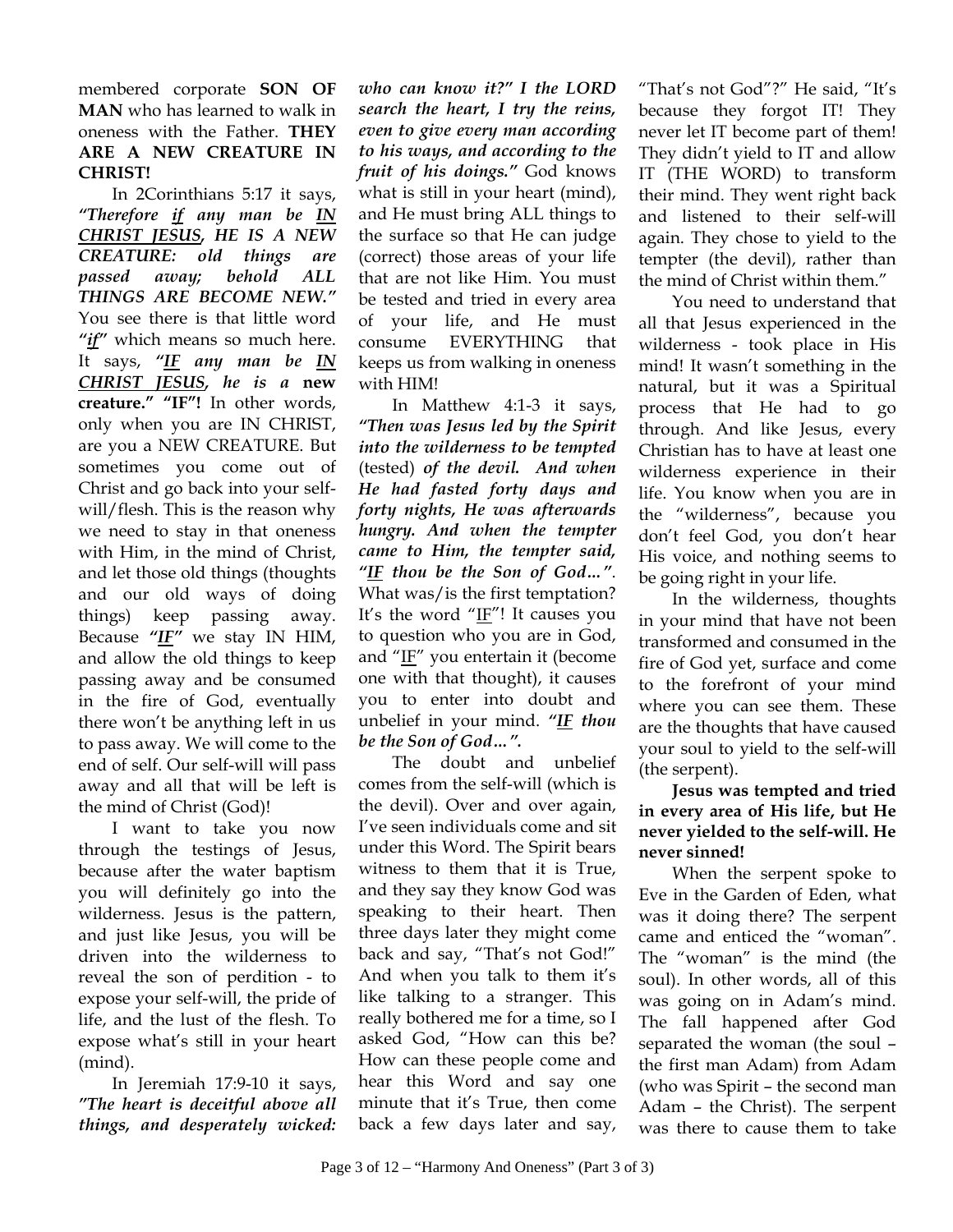their eyes off of the goal (which is the fullness of God Himself). It wanted them to forget who they were in God and to lose sight of the simplicity that is in Christ – in walking in complete harmony and oneness with the Father. It (the serpent/self-will) wanted them to forget that God had called them to be Sons of God, and that they were to have dominion over the earth. That they were to be fruitful and multiply, reproducing the fruits of the Spirit/nature of God in the earth, as co-creators in, and with Him.

It says in Romans 8:20 that, *"…the creation* (all creation) *was made subject to vanity…"* All creation was made subject to the vanity of the death realm, which is the carnal nature/carnal mind or self-will. ALL of mankind has been made subject to this *"…not willingly, but by reason OF HIM*  (The Father) *WHO HATH SUBJECTED THE SAME IN HOPE*.*"* **ALL CREATION IS WAITING FOR THE MANIFESTATION OF THE SONS OF GOD! THEY ARE WAITING FOR GOD'S SONS TO FULLY AWAKEN/REMEMBER WHO THEY ARE AND BECOME ONE WITH THE FATHER AGAIN. BECAUSE WHEN THIS HAPPENS, THE FATHER WILL MANIFEST HIS FULLNESS THROUGH THEM AND SET CREATION FREE**! Free from the corruption that has been in their minds, and the thoughts that have kept them from experiencing HIS RIGHTEOUSNESS, PEACE, AND JOY for themselves!

It says in Romans 8:29, *"For whom HE DID FOREKNOW, HE ALSO DID PREDESTINATE TO*  *BE CONFORMED TO THE IMAGE OF HIS SON, THAT HE MIGHT BE THE FIRSTBORN AMONG MANY BRETHREN."*  Jesus is the FIRSTBORN among MANY BRETHREN, meaning that there are going to be more just like HIM! Jesus is the first Son, and He was called to be the captain over many Sons.

In the wilderness, the thoughts that come to the forefront of your mind are to make you forget who you are. That little word 'IF' comes along to create doubt in your mind. And 'IF', you start thinking on that word 'IF', and become one with it in your mind - you will lose sight of your true-self, which is Christ! You will forget that you are a Spiritual being - a Son of God IN CHRIST, walking in the earth.

When Jesus was *"…led up of the Spirit into the wilderness to be tempted of the devil…"* the tempter (the devil/Satan) came to Jesus in His own mind! The 'man' Jesus was being tempted by His own flesh (self-will), but He never yielded to it because He knew who He was. He knew that He was **THE WORD OF GOD/THE SON OF GOD,** and each time the tempter (His selfwill) would speak to Him in His mind, His response was always the same - *"IT IS WRITTEN…".*  He never lost sight of who He was! And He knew that He was not here to do His own will, but HE WAS HERE TO DO THE WILL OF THE FATHER! It took Jesus thirty years to get to this place in His life. 'Thirty' means, 'maturity'. He finally grew up, and came to full maturity in the Father! In Hebrews 5:8-10 it says, *"THOUGH HE WERE A SON,* 

*YET LEARNED HE OBEDIENCE BY THE THINGS WHICH HE SUFFERED; And being made perfect, He became the author of eternal salvation unto all them that obey Him; Called of God an high priest after the order of Melchisedec."* 

Sometimes, there are areas in our lives that want to stay like little children and never grow up. And sometimes we allow these little kids in us (areas of the mind that never matured, and that never came into subjection to the Christ in us) to act out, so that we can yield to our little whims. They are areas in our mind that just never grew up. These areas of our mind are just like little kids that are frozen in time, so to speak, and from time to time they rise up and begin to speak to us in our mind.

The next thing we know, a whim or fantasy might go through our minds, and we just go off and run with it. Then another little kid pipes up, and we just run with that whim! Maybe that little kid (part of us) didn't get enough attention when we were growing up, so it comes to the surface and acts out to try to get attention now. These things affect both our life and our walk in God. Often we are not even aware of why we feel so driven to do something, or to act a certain way.

**However, as God brings these little kids (in you) to the forefront of your mind where you can see them, you need to allow Him to go in and deal with them. In the Father's time, each one of these little kids in you must bow down and yield its will to the Christ! It has to grow up and be reconciled back into that oneness with the**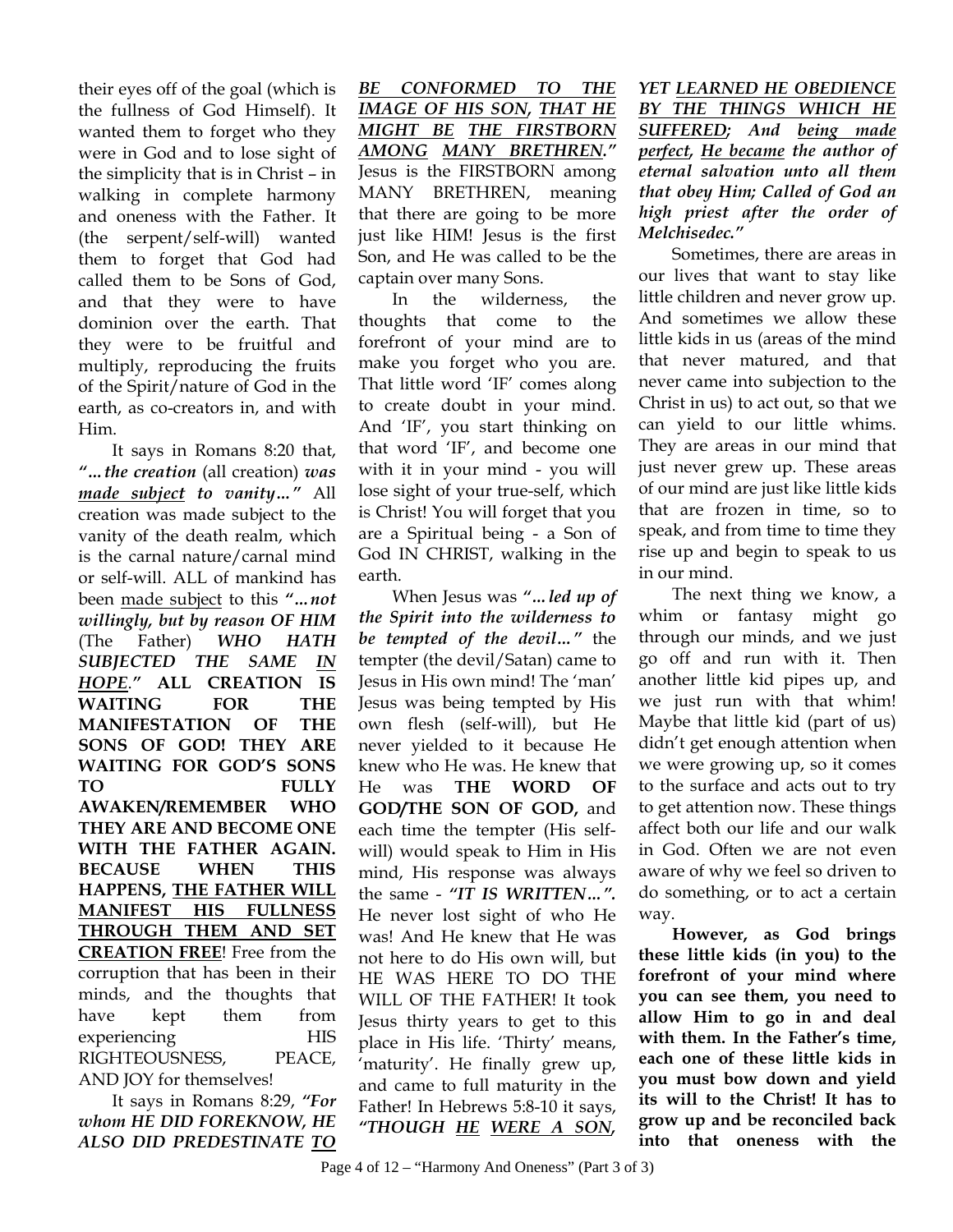## **Father. And everything that is not like His nature must be consumed in the fire of God.**

When you give in to them, and give these little kids (areas of your life) attention by entertaining them in your mind, your self-will immediately gets busy and says, "What can I do, or what can I create to get attention? What can I do to get people to look at me?" Then when you act on those thoughts, it's because you forgot who you are. You walk out of the Spirit/mind of Christ and become the flesh man again.

If you look at kids in the natural today, they are doing everything they can to get attention. They're coloring their hair every color you can think of. Some are dressing so unusual that their pants look like they are ready to drop off. But bless their hearts, it's because God hasn't awakened them yet. They don't know who they are, but they feel the need to identify with something. So one kid will start dressing a certain way, then the next thing you know, other kids start saying to themselves, "I have got to dress this way too, because if I don't, I won't get any attention!" That's how it is with a lot of these kids today. They're just looking for acceptance, attention, and love. The whole world is looking for love. They are looking for God and do not even know it!

Another little kid that sticks up his head every now and then, is the kind child that is very stubborn to his parents. You have got to understand however, that God is your parent. God is both your Mother and your Father. Of course, you will not truly

understand anything about children that are stubborn, unless you have had children yourself. If parents really love their children, they try to teach them things that will keep them from getting hurt - rather than letting them learn it the hard way for themselves. But in children, that Adam/self nature always sticks his little head up. Even when that child is born, he's just acting out who he is (in the natural).

Stubbornness doesn't get us anywhere, but it will keep us from being who we really are in Christ. When we are stubborn, the only one we really hurt is ourselves. Sometimes there are areas in our mind that refuse to grow up. As our Parent, God has to bring all these little children into subjection to the Christ in us.

This is the reason Paul wrote in 1Timothy 3:4-5, that if a man wants to be a bishop, he must be *"ONE THAT RULETH WELL HIS OWN HOUSE, HAVING HIS CHILDREN IN SUBJECTION with gravity; (FOR IF A MAN KNOW NOT HOW TO RULE HIS OWN HOUSE, how shall he take care of the church of God?)".*  You have to rule your own house, FIRST! You have to stop giving in to those children in you, and bring them into subjection to the Christ within!

Have you ever met nosy Christians? If you're a busybody, and spend all your time with your nose in everybody else's business, and go around talking about them to others - then you're neglecting what's in your own garden. You're neglecting what's going on in your own house - IN YOU! And if you're not ruling your 'own house' the way you should be, those little

children in you start acting out all over the place. You need to stay focused on your own relationship with the Father, and keep those children within you under subjection to Christ - until the Father deals with them, and consumes those areas of your life.

But if you still want to be that stubborn little girl or boy, and act on whatever whim these little children bring to mind; and if you refuse to let the Lord deal with these areas of your life - then these things will keep you from experiencing that oneness with the Father!

Now, as we grow in the Lord, there is also a submitting to one another. WE ARE TO SUBMIT TO "THE CHRIST" IN ONE ANOTHER, NOT TO THE FLESH MAN! But some of God's Sons have said to themselves, and others, that they don't need to submit to anybody! There is however, no truth to that way of thinking! And in 1Peter 5:5-6 it says, *"Likewise, ye younger, submit yourselves unto the elder. Yea, ALL OF YOU BE SUBJECT ONE TO ANOTHER, AND BE CLOTHED IN HUMILITY: for God resisteth the proud, and giveth grace to the humble. HUMBLE YOURSELVES therefore UNDER the mighty hand of GOD* (come under subjection to Christ)*, THAT HE MAY EXALT YOU IN DUE TIME."*

In 1Corinthians chapter 12 it speaks of the body of Christ as ONE body with many members. In verses 18-21, and 25-26 it says, *"But now HATH* (past tense) *GOD SET THE MEMBERS EVERY ONE OF THEM* (He didn't leave anybody out) *IN THE BODY, AS IT HATH PLEASED HIM. And if they were*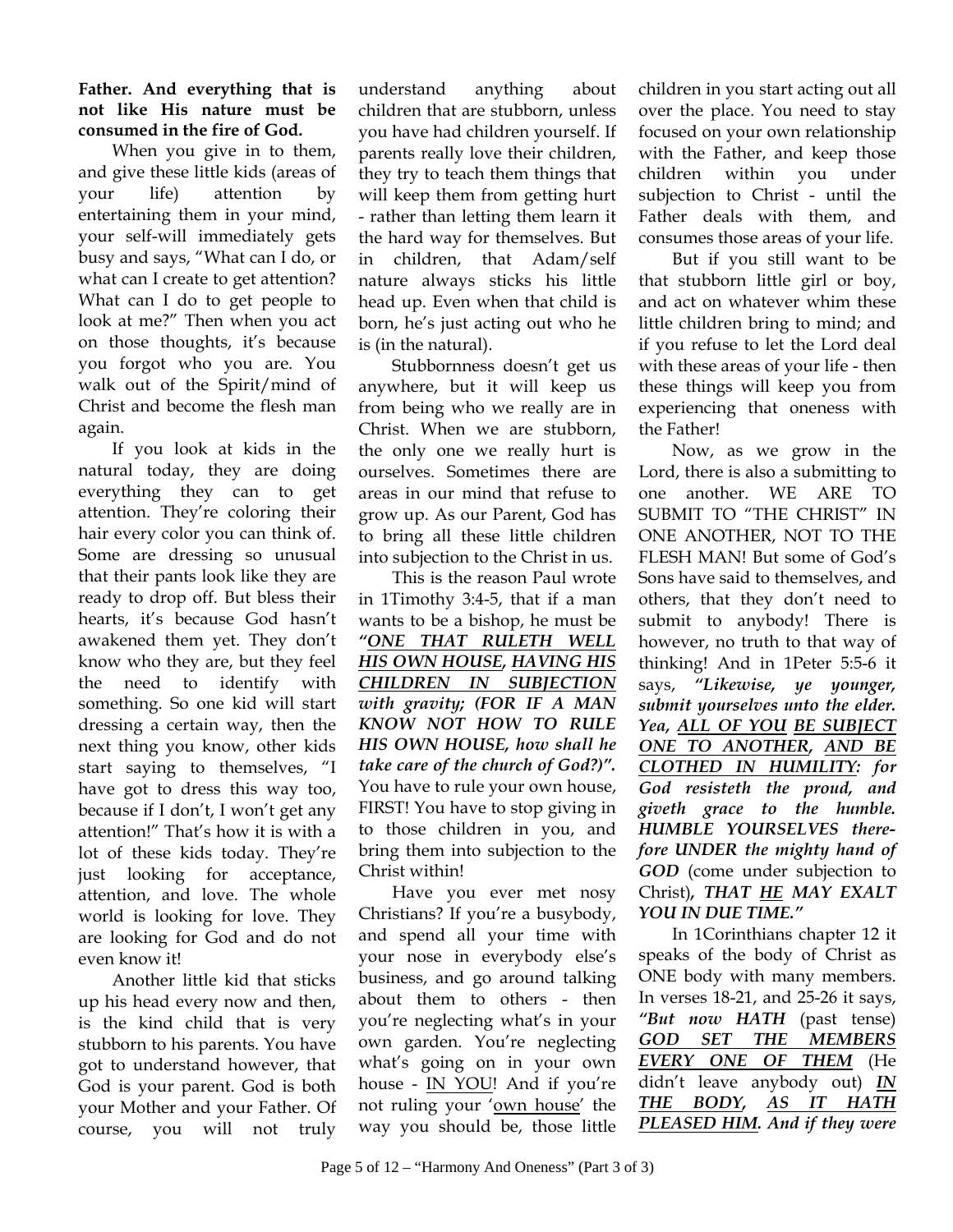*all one member, where were the body? But now are they MANY MEMBERS, yet ONE BODY. And THE EYE CANNOT SAY UNTO THE HAND, I HAVE NO NEED OF THEE: NOR THE HEAD TO THE FEET, I HAVE NO NEED OF YOU…THAT THERE SHOULD BE NO SCHISM IN THE BODY; BUT THAT THE MEMBERS SHOULD HAVE THE SAME CARE ONE FOR ANOTHER. AND WHETHER ONE MEMBER SUFFER, ALL SUFFER WITH IT; OR ONE MEMBER BE HONOURED, ALL MEMBERS REJOICE WITH IT."* 

Yes, the Father has called us to come out of the church order and religion, but **He has also called us to be ONE IN HIM**! It said that, **HE SET EACH MEMBER IN THE BODY AS IT PLEASED HIM! Yes, He has called you to come out of the church order and religion, but only TO COME UNDER THE DIVINE GOVERNMENT OF GOD!**

When you get out there all alone, and say, "I don't need to submit to anyone else! I don't need anyone else!", that's just one of those stubborn children in you speaking out. That's just the selfwill/Adam speaking. We cannot say that we do not need anyone else because we are part of one another. It says that we are to have the same care one for another, because if one individual (member) suffers, we all suffer – and if one individual is elevated (or exalted) in Christ, then we all benefit and rejoice with them.

If one member is not where God has set them to fulfill their responsibilities in the body, in what God has given them to do – then a strain is put on the other members, as they must also carry

the load of the individual (member) that has gone their own way.

If another individual arises and presses on in Christ, and is faithful to use all that God has given him - and the Father exalts him by giving him even more – then all benefit. If one member is exalted, or is brought into a higher realm in God, then those that are joined in oneness with him are also carried higher. We are to be a many membered corporate body - **IN CHRIST**!

If you are out there all alone doing your own thing, then you have not come into the cluster of grapes, so to speak. You have not come under the government of God, in the place where He has set you. If you've ever seen a cluster of grapes, then you know that they grow very close together. They are all of one mind, as they are fed from the same vine/the mind of Christ/the Word and the Spirit! It's like the army of the Lord – no one will break ranks!

Ezekiel had a vision of this oneness, when he looked upon the creatures in chapter one. Now you can read this chapter for yourself, but what he was really seeing was the corporate Son of man (the Overcomers on this side and on that side). Together they expressed the nature of Christ. It says THEY *"…were JOINED ONE TO ANOTHER…"*, and *"…THEY four had ONE LIKENESS...".* In verse 12 it says, *"AND THEY WENT EVERY ONE STRAIGHT FORWARD: WHITHER THE SPIRIT WAS TO GO, THEY WENT; AND THEY TURNED NOT WHEN THEY WENT."* They were joined together with one likeness and

never broke ranks. They only went where the Spirit went because they were ONE! The middle wall of partition in their mind had been done away with. Only the Resurrection Life and mind of Christ existed for them! They went forward with ONE purpose - to do the will of the Father!

As the Father goes into each area of our mind and consumes those things that are not like Him, our oneness with Him increases! He's dealing with these areas so that we can begin to walk in the Spirit all the time. And as we grow in our oneness with Him, He is also causing us to become ONE with each other. This is the desire of His heart – that we be ONE with HIM and with each other. And in John 17:21-24 Jesus prayed, *"THAT THEY ALL MAY BE ONE; as thou, Father, art in Me, and I in Thee, THAT THEY ALSO MAY BE ONE IN US: that the world may believe that thou hast sent me. And THE GLORY WHICH THOU GAVEST ME I HAVE GIVEN THEM; THAT THEY MAY BE ONE, EVEN AS WE ARE ONE: I in them, and Thou in me, THAT THEY MAY BE MADE PERFECT IN ONE; and that the world may know that thou hast sent me, and hast loved them as thou hast loved me. Father, I will that they also, whom thou hast given me, BE WHERE I AM; that they may behold My glory, which thou hast given me: for thou lovedst me before the foundation of the world."* 

The reason that Jesus was never drawn out of the Spirit by the tempter (His own flesh), was because He never lost sight of who He was. He knew who He was and He stayed in that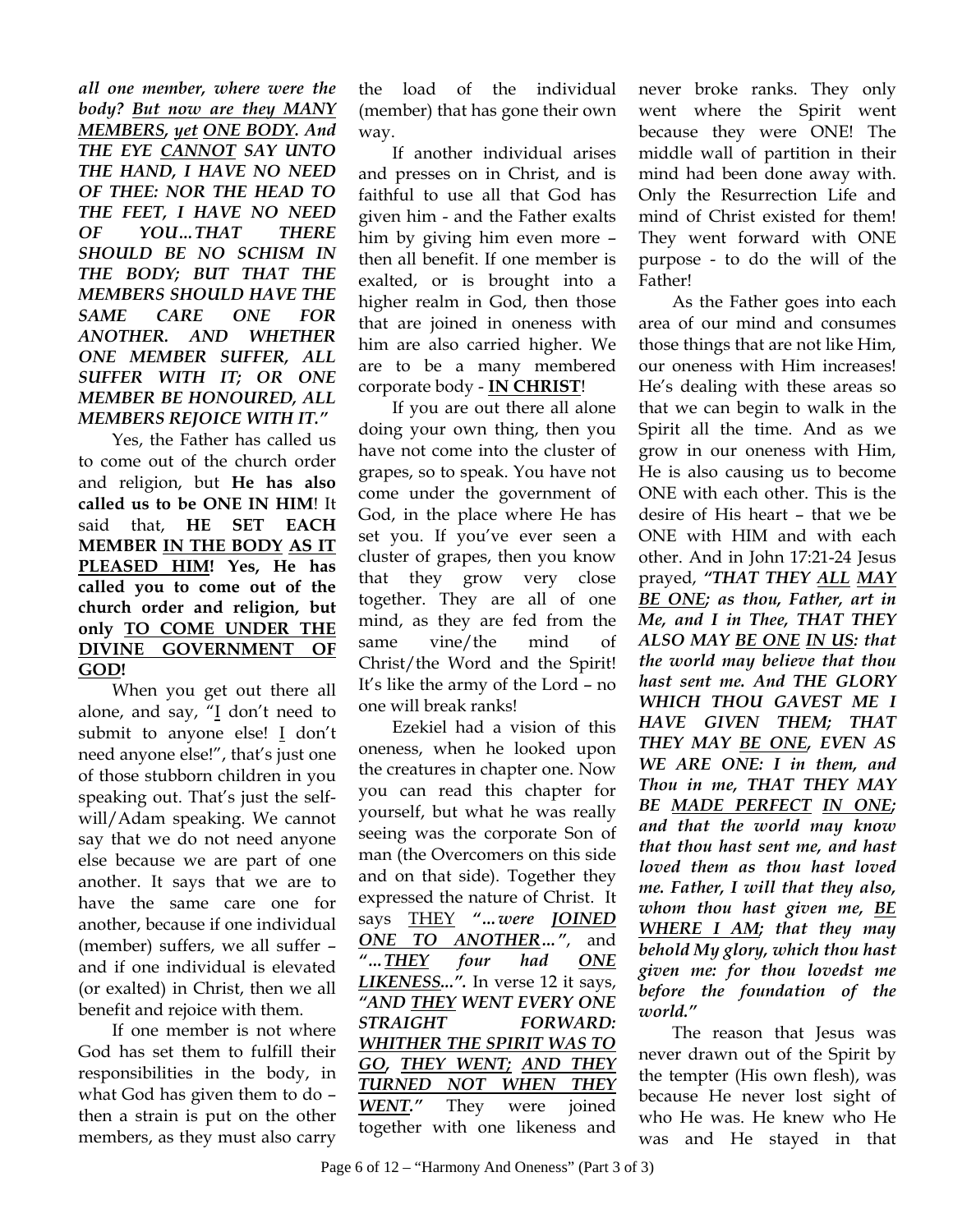oneness with the Father at all times. And if you would stay in that oneness with the Father, and never lose sight of who you are in Christ - you would never come out of the Spirit again. None of us have arrived yet, so we must be patient with one another. We must care for one another. We must love one another until the fullness of what Jesus prayed is manifest in and through us. Until we become ONE with each other, and ONE with the Father in Christ. Until we become HIS LOVE and the Father manifests HIMSELF to all creation through us!

The tempter said, *"IF thou be the Son of God, command that these stones be made bread!"* But, Jesus answered, *"IT IS WRITTEN, man shall not live by bread, alone, but by every Word that proceedeth out of the mouth of God."* In other words, man cannot live by the word alone! You can't live by the King James Bible and the scriptures alone. You have to feed on, and live by every Word that comes out of the mouth of God. Out of the mouth of God means, out of the Spirit/ out of the mind of Christ. Without the Spirit of God, the word (scriptures) is just the letter. There is no life in it. It says in 2Corinthians 3:6, *"…for the letter killeth, but the Spirit giveth life."*  This is also the reason why it says in Revelations, *"He that hath an ear, let him hear what the Spirit is saying…".* Without the Spirit of God there is no life!

Jesus was also saying here, that man cannot live unto himself. Man cannot live to serve his self-will and feed upon the appetites of his flesh. Man cannot walk this walk alone – he must

walk in oneness with the Father! He was saying, "I can't yield to my self-will and keep listening to these thoughts (the tempter/the self-will) in my mind, because if I do, I will lose sight of who I am. I'll forget that **I AM THE SON OF GOD,** and that my true-self is THE CHRIST. **I AM THE WORD OF GOD. I AM A SPIRITUAL BEING**, and not a natural man. That **I AM HERE TO DO THE WILL OF MY FATHER,** and not my own!"

Jesus was tempted in His own mind by the pride of life and the lust of the flesh. This will always be the first temptation that comes to you. It'll come to you in your mind with little 'IF's', 'AND's, and 'BUT's'. The tempter/the self-will/the serpent will try to tell you that you can live in two worlds - that you can live in the Kingdom of God and live in the world. It will tell you that it's alright to do your own thing – that you can be like Peter and say, *"I go a fishing"*. But, Peter didn't catch anything! Why didn't He catch anything? Because when  $I'$  (self) goes fishing - there's no life in it!

You'll know when you're walking in the flesh, because wherever you go and what ever you do, there's no life in it! No matter what you do, you are never satisfied, you are never happy, and you never have any peace in your mind. You literally experience hell in your mind. You can even feel it - it's deader than a doornail.

If God tells you to do something and you choose to go in another direction, you will experience hell in your mind until you repent and get things right with God again. When

Jonah didn't want to do what God told him to do, he was cast into the sea (a sea of thoughts in his mind/his humanity/his flesh) only to be swallowed up by the whale. Well the whale that swallowed him up, was his own mind. It was his own self-will and the pride of life. You need to read this whole chapter for yourself (as there is a lot in it), but in Jonah 2:2, Jonah said, *"…I cried out by reason of mine affliction unto the Lord, and He heard me; OUT OF THE BELLY OF HELL cried I, and thou heardest my voice."* Jonah was in HELL in his own mind, until his heart turned back to the Lord and he repented. Then he was set free (in his mind) to where he could walk in the light (Spirit) again.

Have you ever wondered why it is, that when you get up in the morning and just do your own thing, rather than take time to hear what the Father wants you to do FIRST - nothing seems to go right? It's because God is not going to bless that flesh man! If you aren't hearing from the Spirit, and you're just doing what you want to do – then you have walked out of that oneness with the Father and have forgotten who you are. It says in 1Corinthians 15:50, *"…that FLESH AND BLOOD CANNOT INHERIT THE KINGDOM OF GOD; neither doth corruption inherit incorruption."* And in Romans 13:14 it says, *"…PUT YE ON THE LORD JESUS CHRIST, and MAKE NO PROVISION FOR THE FLESH, to fulfill the lusts thereof."* 

It's when you're walking in the Spirit that the blessings come. The blessings come through obedience as you walk in oneness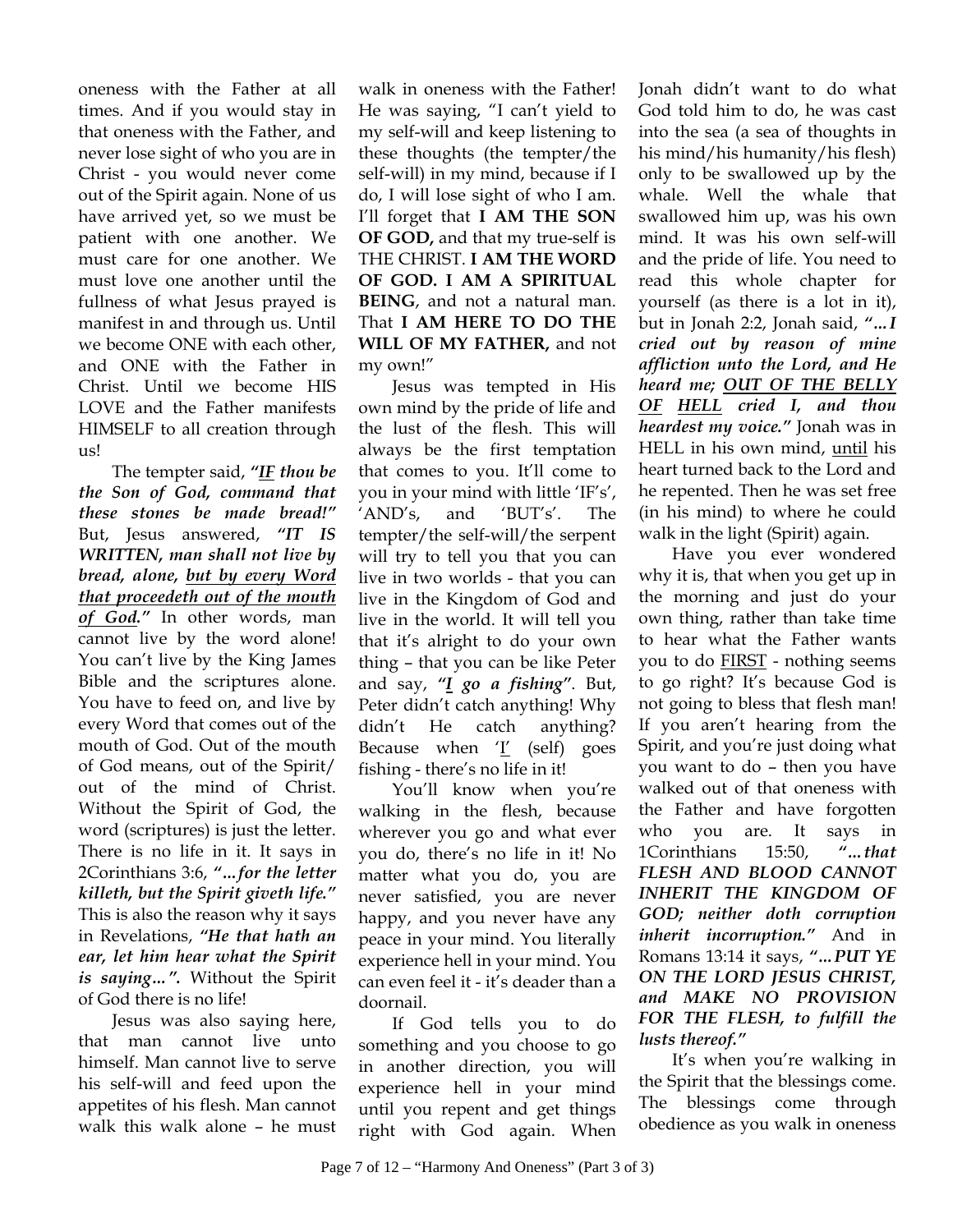with HIM. Where are the blessings? It says Ephesians 1:3, *"Blessed be the God and Father of our Lord Jesus Christ, who HATH* (past tense) *BLESSED US with ALL SPIRITUAL BLESSINGS IN HEAVENLY PLACES IN CHRIST."* All Spiritual blessings are IN HEAVENLY PLACES – IN CHRIST! That means that if you want Spiritual blessings, you've got to walk in the Spirit  $-$  IN CHRIST!

What does it mean to 'walk in the Spirit'? It means to OBEY GOD, and not your self-will. It means to RECKON YOURSELF TO BE DEAD, and WALK IN ONENESS WITH THE FATHER – IN CHRIST! It means that YOU ARE LED BY THE SPIRIT (THE MIND OF CHRIST), BY GOD'S THOUGHTS and not your own! It means that YOUR RELATIONSHIP WITH THE FATHER IS THE MOST IMPORTANT THING IN YOUR LIFE. YOU ARE HERE TO DO THE WILL OF THE FATHER!

This is what Jesus did. He reckoned Himself to be dead, saying, "I refuse to give any recognition to those thoughts that would speak to me in my mind. I'm going to live *"…by every Word that proceedeth out of the mouth of God."* I'm going to cling to those Words that the Father has spoken to me, and to My relationship with Him! I'm going to cling to My true-self - I AM THE ANOINTED ONE walking in the earth." And if you have ears to hear what the Spirit is saying here, YOU are the Anointed One walking in the earth! Your true-self is Christ and IF you are walking IN CHRIST, then you are the Anointed One. Jesus is the

*"FIRST BORN AMONGST MANY BRETHREN"*, meaning there are going to be more just like Him. We've been anointed by God, IN CHRIST!

Now getting back to the testings of Jesus, Matthew 4:5-6 says, *"Then the devil taketh Him up into the holy city, and setteth Him on a pinnacle of the temple, And saith unto Him, If thou be the Son of God, cast thyself down…".* Well Paul wrote in 1Corinthians 6:19, *"What? Know ye not that YOUR BODY IS THE TEMPLE of the Holy Ghost which is in you, which ye have of God, and ye are not your own?"* YOU ARE THE TEMPLE OF GOD and He resides in you. God has said that He will live in you, walk in you, and talk through you. And as we walk as ONE with Him, and in Him, He expresses Himself through us.

But here, the tempter (the self-will/the flesh) is saying, "Cast yourself down. Come down out of the Spirit and put yourself in the temple. Come down and serve your self-will. Come down into the carnal mind and feed upon the appetites and lusts of the flesh."

How do you cast yourself down? You cast yourself down when you get in the carnal mind. You cast yourself down when you choose to dwell upon all the negative thoughts in your mind your problems, your situations, all the cares of this world – those things that are temporary and have no life in them. You cast yourself down when you choose to disobey God and yield to your self-will. You cast yourself down when you feed upon the appetites and lusts of the flesh.

You know that your situations are bad sometimes - so what does the serpent tell you to do? "You can live in two worlds, come on down out of the Spirit and have a self-pity party. You've got a right to feel depressed and dwell on your problems. You don't need to praise God. Blame God for your problems - He let this happen to you. It's okay to feel this way. Just give into your self-will and you'll feel better."

Well you can listen to the serpent and cast yourself down and you can have a self-pity party if you choose - but guess what? You're all alone there! There's nobody there with you except for the serpent (your selfwill)! Because, when you cast yourself down, you're just feeding the serpent!

In Genesis chapter 3, God put a curse on the serpent (which in reality was in Adam's mind), and He put a curse on Adam (the flesh man). He said to Adam, *"…Because thou hast hearkened unto the voice of thy wife* (his soul/the woman)*, and hast eaten of the tree, of which I commanded thee, saying, Thou shalt not eat of it: CURSED IS THE GROUND FOR THY SAKE; IN SORROW SHALT THOU EAT OF IT all the days of thy life; THORNS ALSO AND THISTLES SHALL IT BRING FORTH TO THEE…".* God was telling Adam, "Because you listened to your wife (your soul/mind), who was beguiled (tempted and deceived) by the serpent (the tempter/self-will) and you did eat of it (those thoughts) - cursed is the ground for thy sake (cursed is the dust realm/the carnal mind/the flesh nature/the self-will). In sorrow shalt thou eat of it. Thorns and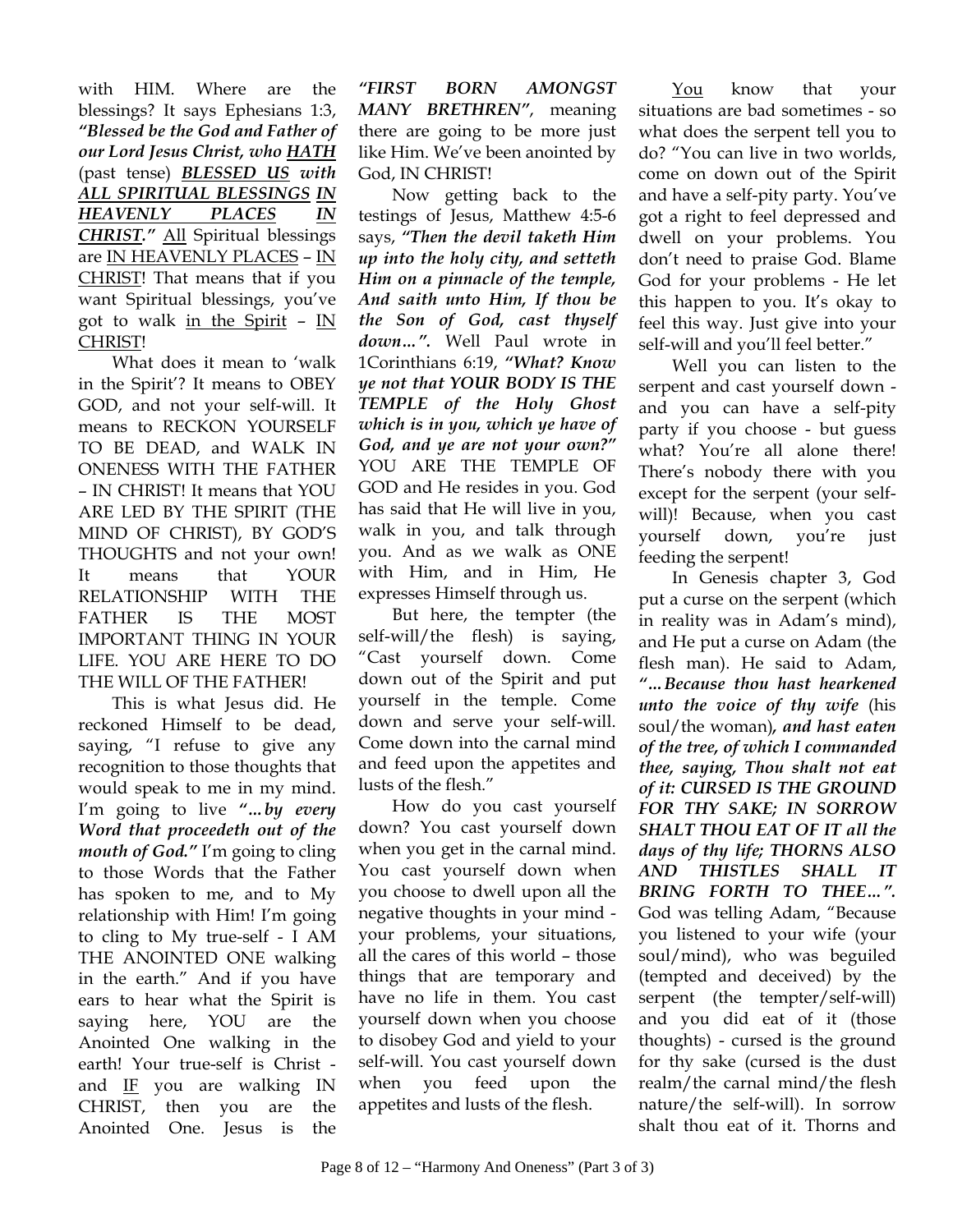thistles shall it bring forth to thee." The "thorns and thistles" are those thoughts in the mind that cannot produce any life. God was telling Adam, "You will not be able to produce any life. You will not be able to produce the Spirit man. You will only be able to produce the flesh man, which after the earth, is earthy."

God also cursed the serpent (self-will) and said, *"…upon thy belly shalt thou go, and DUST THOU SHALT EAT all the days of thy life."* The "belly" speaks of the 'appetites of the flesh' in man's mind. And the "dust" speaks of the dusty (fleshy) thoughts (death) in the carnal mind. So God was saying to the serpent, "The only thing that you are going to be able to feed upon is the carnal thoughts and death (the appetites of the flesh) that is in man's mind." In other words, the only time that the serpent gets to eat is when we cast ourselves down (and come out of the Spirit) into the dust realm where there is no life. The only time the serpent is able to eat, is when we yield to our self-will.

Philippians 3:18-19, talks about Christians that have gone back into the dust realm to feed upon the appetites of the flesh. It says, *"(For many walk, of whom I have told you often, and now tell you even weeping, that they are the enemies of the cross of Christ: Whose end is destruction, whose God is their belly, and whose glory is their shame, who mind earthly things.)"* They are enemies of the cross because they want to feed on the flesh. And when you feed on the appetites and lusts of the flesh – you become that serpent that's crawling on the ground!

This is the reason why you are to reckon your self-will to be dead, because you are also the only one that makes him alive again. This is what Revelation 17:8 is talking about when it says, *"…the beast that was, and is not, and yet is."* 

When you go back and read Genesis 3:1, it says, *"Now the serpent was more subtle than any BEAST of the field which God had made…".* The serpent/selfwill was called a "beast". The field represents the world (the earth/the dust realm/the carnal mind - Adam). Adam "WAS", then Christ killed the first Adam on the cross (he " $IS NOT"$ ) – and "YET IS", because every time you go back and feed the serpent you make him alive again.

When you read further down in Revelations 17:13 it says, *"These have one mind, and shall give their power and strength unto the beast."* When you yield to the serpent (the beast/the carnal mind/your self-will – Adam) you give it (the beast) power and strength. You need to understand that the mind is a powerful thing. Thoughts are very powerful, and if you allow them to, they can quickly take a seat and establish themselves in your mind. If you allow them to they can even take over your life.

You can look at people's countenances and tell exactly where they are in their mind. And as you walk amongst people, you can even feel the energy of their thoughts. If someone feeds on the negative all the time, they project nothing but negative energy through their thoughts. When they come into your presence you can feel the hate, anger, strife, depression,

worries, fears, etc. - that is in their mind (soul). **THE MORE YOU WALK IN THE MIND OF CHRIST, THE MORE YOU COME IN TUNE WITH, AND IDENTIFY WITH THE LIFE OF GOD – WITH THE ETERNAL THINGS, RATHER THAN THE TEMPORARY THINGS AND CARES OF THIS WORLD!** So when someone negative walks by, you feel it immediately.

Have you ever known Christians that have had something happen to their family, health, finances, etc. - and then out of ignorance, they begin to blame God for their circumstances? In ignorance, they allow anger to set in and take over their mind. Then one thought leads to another thought - and each thought begins to take on a different form in their life. They literally create one hell after another, and fall deeper and deeper into the depression and hell that is in their mind.

This is the reason you see some people in a worse state of hell than others. They are there because the thoughts (lies) that have seeded themselves in their mind have taken over. These individuals become so locked into this way of thinking, that they are unable to come out of their hell - until THE CHRIST comes along and ministers to them.

This is the reason Obadiah 1:21 says, *"And SAVIOURS SHALL COME UP ON MOUNT ZION TO JUDGE THE MOUNT OF ESAU; AND THE KINGDOM SHALL BE THE LORD'S."* This is exactly what the Father is doing through us here. When God goes into your mind, He's judging the flesh - He's judging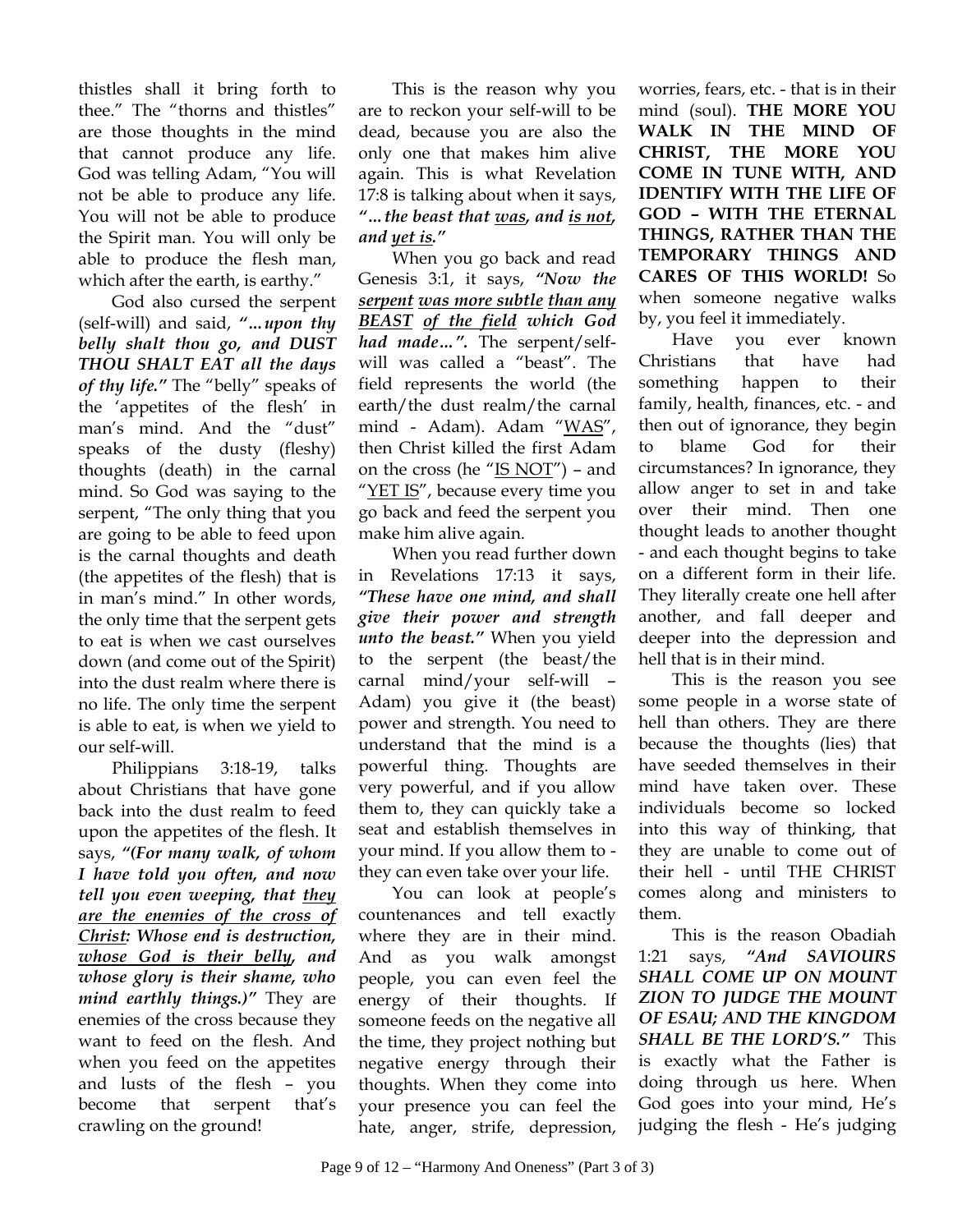Esau. The 'Saviours' are 'Deliverers', and are to deliver the people out of the darkness in their minds, and bring them into their true identity in Christ.

For instance, a homosexual doesn't know who his true-self is, because he has a female soul that talks to him all the time in his mind. He has believed and become one with the lies (thoughts) that have been fed to him, and he is just acting upon those thoughts - rather than identifying with the Christ. A lesbian has a male soul in her, and she has allowed that unclean male spirit to talk to her, and totally take over her mind. She identifies herself as being a lesbian, rather than a Spiritual being that has been formed in the likeness of Christ. Romans 1:25 says that they *"…changed the truth of God into a lie, and worshiped and served the creature* (the beast/the serpent/self-will) *more than the Creator, who is blessed for ever, Amen."* Whenever you yield to your self-will, you begin to worship and serve the creature/the beast more than the Creator/God.

When God deals with an area of sin in a Christian's life, He will extend His mercy and grace to them for a time and a season. He will bring conviction to their heart and point out to them that thing, or area in their lives that He wants them to lay down. Sometimes many seasons will go by. Eventually, if that individual is still not willing to lay that thing down, God will pull back His mercy and grace, and bring forth His judgments on that person.

One of the worst judgments God can bring to an individual, is

He will turn them over to what they want. In other words, He turns them over to the thoughts in their mind. In Romans 1:24, 28 it says, *"Wherefore God also gave them up to uncleaness through the lusts of their own hearts…And even as they did not like to retain God in their knowledge, God gave them over to a reprobate mind, to do those things which are not convenient* (those things that have no life in them)*."* 

There may be pleasure in sin for a season – but just as in the natural, that season must also come to an end. When you read Jeremiah 2:19 it says, *"THINE OWN WICKEDNESS SHALL CORRECT THEE, AND THY BACKSLIDINGS SHALL REPROVE THEE: know therefore and see that it is an evil thing and bitter, that thou hast forsaken the Lord thy God, and that my fear is not in thee, saith the Lord God of hosts."*

When God turns an individual over to their own thoughts (to what they want or love more than Him), that person becomes one with the beast nature again and they believe a lie. They go back to worshipping and serving the creature (the beast) more than the Creator. They *"…have one mind, and …give their power and strength unto the beast."* 

In other words, because they have chosen to yield their will to the beast (the serpent/self-will) the beast nature (in them) swallows up and takes control of their mind. It drives them to where they have no peace or rest. They are entangled and imprisoned by the many thoughts that flood their soul. They experience hell in their

mind - and this hell is meant to bring correction to them. In Jeremiah it said, *"Thine own wickedness shall correct thee…".*

It's just like what happened with Jonah. When Jonah didn't want to do what God told him to do, he was cast back into the sea (a sea of thoughts in his mind/his humanity/his flesh) only to be swallowed up by the whale. The whale that swallowed him up, was his own mind. The whale (THE BEAST) was his own selfwill and the pride of life. Jonah was in HELL in his own mind, and when his heart turned back to the Lord and he repented – then he was set free (in his mind) to where he could walk in THE LIGHT (Spirit) again.

Sadly, over the past twentyfive years of ministry, we've seen God have to do this many times. Many Christians are in this place (state of mind) even now.

But, looking at the life of Jesus, He never yielded to the temptations of His flesh. It's true, He was tempted - but you can be tempted and still not yield to it (sin). It's only when you go with the flow of those thoughts that they conceive and become sin in your life.

In Matthew 4:7, when the devil was trying to get Jesus to cast Himself down (come out of the Spirit and bow down to the lust of His flesh/His self-will), Jesus said, *"It is written again, thou shall not tempt THE LORD THY GOD."* Jesus called Himself 'GOD' - BECAUSE HE KNEW WHO HE WAS! Jesus was identifying Himself with the Father alone - and He never walked out of that oneness!

Do you know why people hated Jesus so much? It was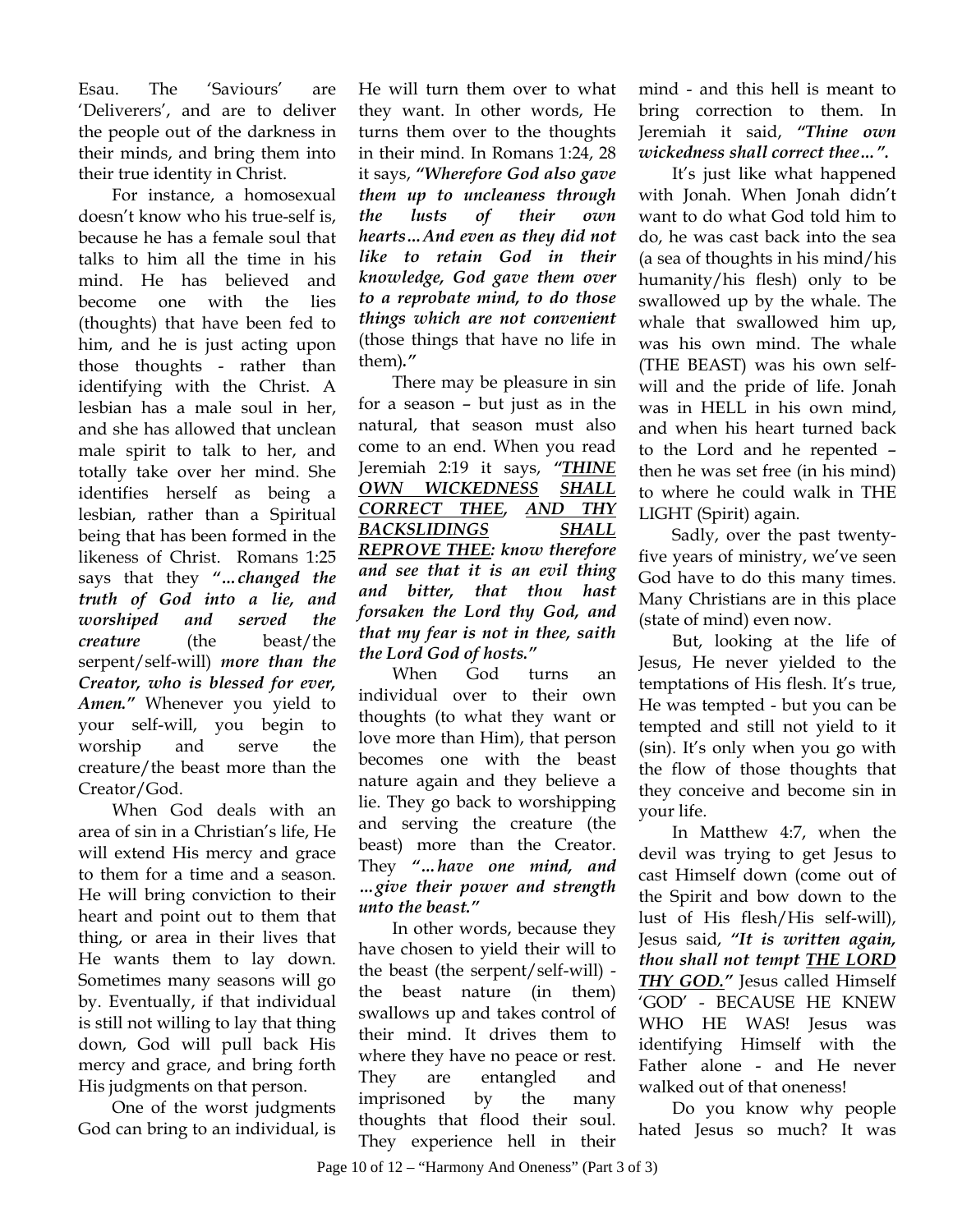because HE WALKED AS ONE WITH GOD! This is also the reason the flesh man (serpent) sticks his head up every chance he gets, trying to get you to come down out of the Spirit, and out of that oneness with Christ. The flesh man can't stand the CHRIST in you, because whenever he comes into your presence (the presence of God) he is being exposed! He hates you (the Christ) because he knows that it is out of this oneness that he (or she) will have to be judged!

Jesus knew that He was God in the flesh. He said, *"…HE THAT HATH SEEN ME HATH SEEN THE FATHER"* and, *"I AND MY FATHER ARE ONE."* He wasn't taking any glory away from the Father by saying this – He was just stating the facts. He knew who He was and why He was here. He was the Son of God and He was here to do the will of the Father. He IS the first born among many brethren.

Do you understand that YOU ARE GOD IN THE FLESH? That YOUR TRUE-SELF IS THE CHRIST, and that CHRIST IS GOD IN THE FLESH – that THIS IS WHO YOU REALLY ARE?

There are times when the Father may speak to you and say, "I want you to go to this Mall". Now He may not necessarily tell you to buy anything - He may just tell you to go! And yes, Praise God, there are times when there is something that you need and He blesses you with it. But sometimes He sends you to the Mall (or wherever He tells you to go) just to be THE LIGHT! GOD wants to be seen! And if you wonder why people look at you strangely, it's because He's

opening their eyes to see the Light!

The more you walk as ONE, your Light gets brighter and brighter! Sometimes it gets so bright that people can't even look at you! They have trouble even looking you in the eye, because they feel like you're looking right through them. The more you walk in the oneness of the Lord, the more God opens people's lives up to you, just as if you were reading a book. Sometimes He even allows you to hear their thoughts. What's really happening is that the Book of Life in you is opening and reading their book (life). Nothing is hidden from God's eyes, and He is bringing everything out into the Light!

Walking in the oneness of the Lord is the most exciting life that anybody can have. I'm not saying that I'm walking in that oneness with Christ all of the time, but I am walking in it more and more as time goes by!

As you continue to press ever deeper in God, He burns up the past so that there is nothing to go back to. There's no life in the past – there is only life in Him! You get so addicted to Life and to the Christ that you yearn for HIM. You can't wait to commune with the Father. You can't wait to go within and have the Father flow through you, and minister to His creation. You can't wait to come together with your brothers and sisters in Christ.

Now once again, JESUS KNEW WHO HE WAS! In Matthew 4:8-9 it says, *"Again, the devil taketh Him up into an exceeding high mountain, and sheweth Him all the kingdoms of the world, and the glory of them; And saith unto Him, All these* 

*things will I give thee, if thou wilt fall down and worship me."* A 'high mountain' is speaking of a state of mind. In your mind, the devil (your self-will) takes you up to a high mountain and says, "Look at all those nice things out there! Indulge yourself in all the riches of the world! If you bow down to me (your self-will), you can have anything you want!"

Why should you bow down to your self-will when you've already got everything you need? Everything that exists belongs to God. Your treasure is not to be in the things of this world, but in God Himself! God wants you to seek Him, and not the things of this world. Everything that you have need of - He will add to you.

Everything needs to come through God. Even when you go out to buy something, He wants to direct it. I have found that when God directs my buying, there's always someone I end up ministering to.

One time the Lord spoke to me and said, "Go and buy a watch." I said, "God, I don't need a watch!" He said, "Go buy a watch! You DO need one!" I had no idea that my watch was going to quit on me two days later, but God did, and He told me what store I was to go to. When I went up to the counter, the clerk began showing me all the watches, and she also started telling me about all her problems. God said, "This is why I sent you here to buy the watch." Then the counsel of the Lord began to flow through me to this woman. You see, God wants to be involved in every aspect of your life, because He wants to express Himself through you!